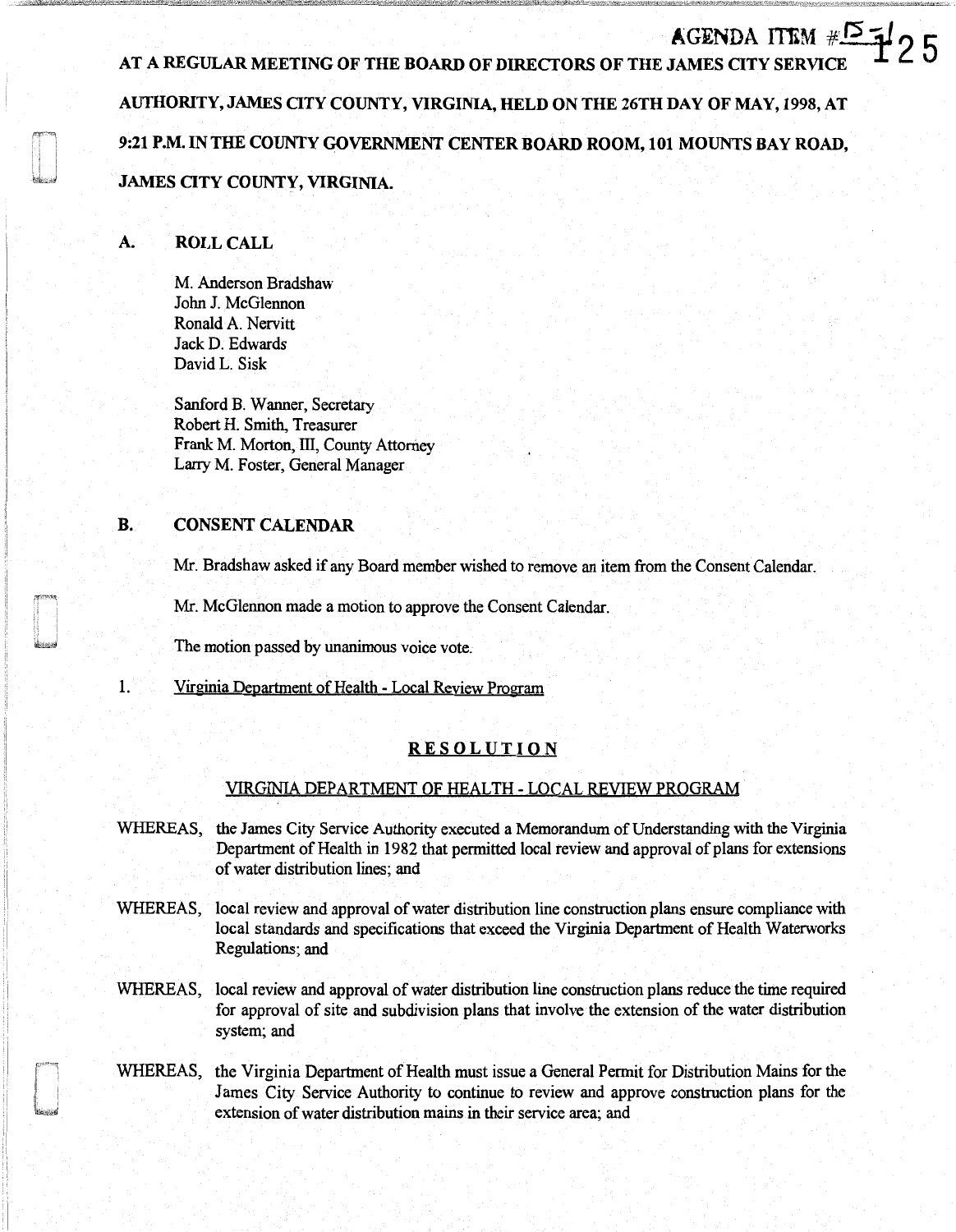- WHEREAS, one of the conditions for the issuance of a General Permit for Distribution Mains is the execution of a Memorandum of Understanding between the Virginia Department of Health, Division of Water Supply Engineering, and the James City Service Authority.
- NOW, THEREFORE, BE IT RESOLVED that the Board of Directors of the James City Service Authority, James City County, Virginia, does approve the execution of the Memorandum of Understanding with the Virginia Department of Health, Division of Water Supply Engineering for a General Permit for Distribution Mains replacing the previous agreement.

#### 2. Newport News Waterlines - Water Extension - Printpack

### **RESOLUTION**

#### NEWPORT NEWS WATER EXTENSION AGREEMENT -PRINTPACK

- WHEREAS, Printpack located in Busch Corporate Center proposes to expand its manufacturing facility making a waterline extension necessary; and
- WHEREAS, Printpack receives water service from Newport News Waterworks, therefore, a water extension agreement is necessary; and
- WHEREAS, Printpack has agreed to pay \$17 ,400 to Newport News Waterworks for the associated costs of providing the service.

**~~~~** lJ----\_·.·. I \_, I -

NOW, THEREFORE, BE IT RESOLVED that the Board of Directors of James City Service Authority, James City County, Virginia, hereby authorizes its Chair to sign the agreement on behalf of the James City Service Authority.

#### 3. Approval of Minutes April 28. 1998

## **C. BOARD CONSIDERATIONS**

1. Agreement- National Park Service - Waterline Extension Agreement. Jamestown Road

Mr. Foster stated that the National Park Service has requested James City Service Authority to administer the design and construction of an extension of an existing twelve-inch waterline from Jamestown Settlement to the Colonial Parkway following the Parkway to the Island, approximately 8,200 feet, in support of its planning and preparation for the 2007 Celebration.

Staff recommended approval of the resolution.

Mr. Edwards made a motion to approve the resolution.

The motion passed by unanimous voice vote.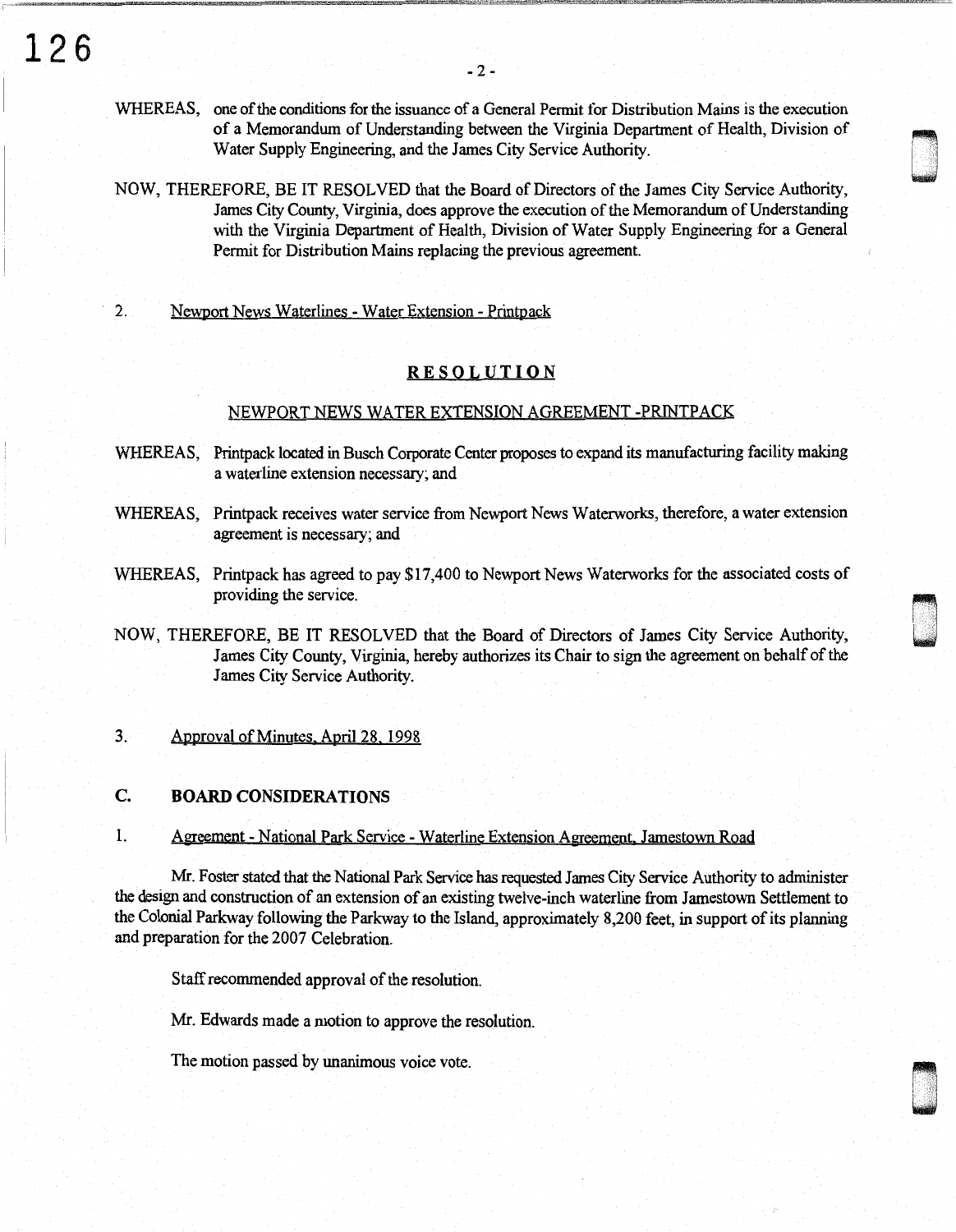#### **RESOLUTION**

- 3 - .

**127** 

#### AGREEMENT - NATIONAL PARK SERVICE - WATERLINE EXTENSION

#### JAMESTOWN ISLAND

- WHEREAS, the National Park Service has asked the James City Service Authority (JCSA) to administer the design and construction of a waterline to serve Jamestown Island; and
- WHEREAS, the Agreement provides the terms for the extension of the waterline, assigns responsibility to the parties, and defmes the terms for reimbursement.
- NOW, THEREFORE, BE IT RESOLVED that the Board of Directors of the James City Service Authority, James City County, Virginia, hereby authorizes its General Manager to sign the Agreement for the extension of a twelve-inch waterline from Jamestown Settlement to Jamestown Island with the National Park Service.

## 2. Amendments: Regulations Governing Utility Service - Section 33 - Water Conservation of Drought Management Plan

Mr. Foster stated that the JCSA Water Conservation and Drought Management Plan was approved in September, 1996, to provide guidance and parameters for managing the County's water supply under drought conditions. He explained the various stages of implementation and number of days needed for revocation.

Staff recommended approval of the resolution.

Board and staff discussed a shorter time period and more flexibility for revocation of the water conservation emergency.

Mr. Nervitt asked that water conservation information be provided to the public via local government television channel and other appropriate media.

Mr. Edwards asked that staff develop a provision in Drought Maintenance ordinance amendment to allow for the declaration of a cancellation of the water conservation emergency when less than 30 days of conditions for the emergency exist.

Mr. Edwards made a motion to approve the resolution.

The motion passed by unanimous voice vote.

#### RESOLUTION

#### AMENDMENT - REGULATIONS GOVERNING UTILITY SERVICE

#### SECTION 33 - WATER CONSERVATION AND DROUGHT MANAGEMENT PLAN

WHEREAS, the James City Service Authority (JCSA) desires to amend Section 33 - Water Conservation and Drought Management Plan to better address its ability to manage water demands and supply during drought conditions.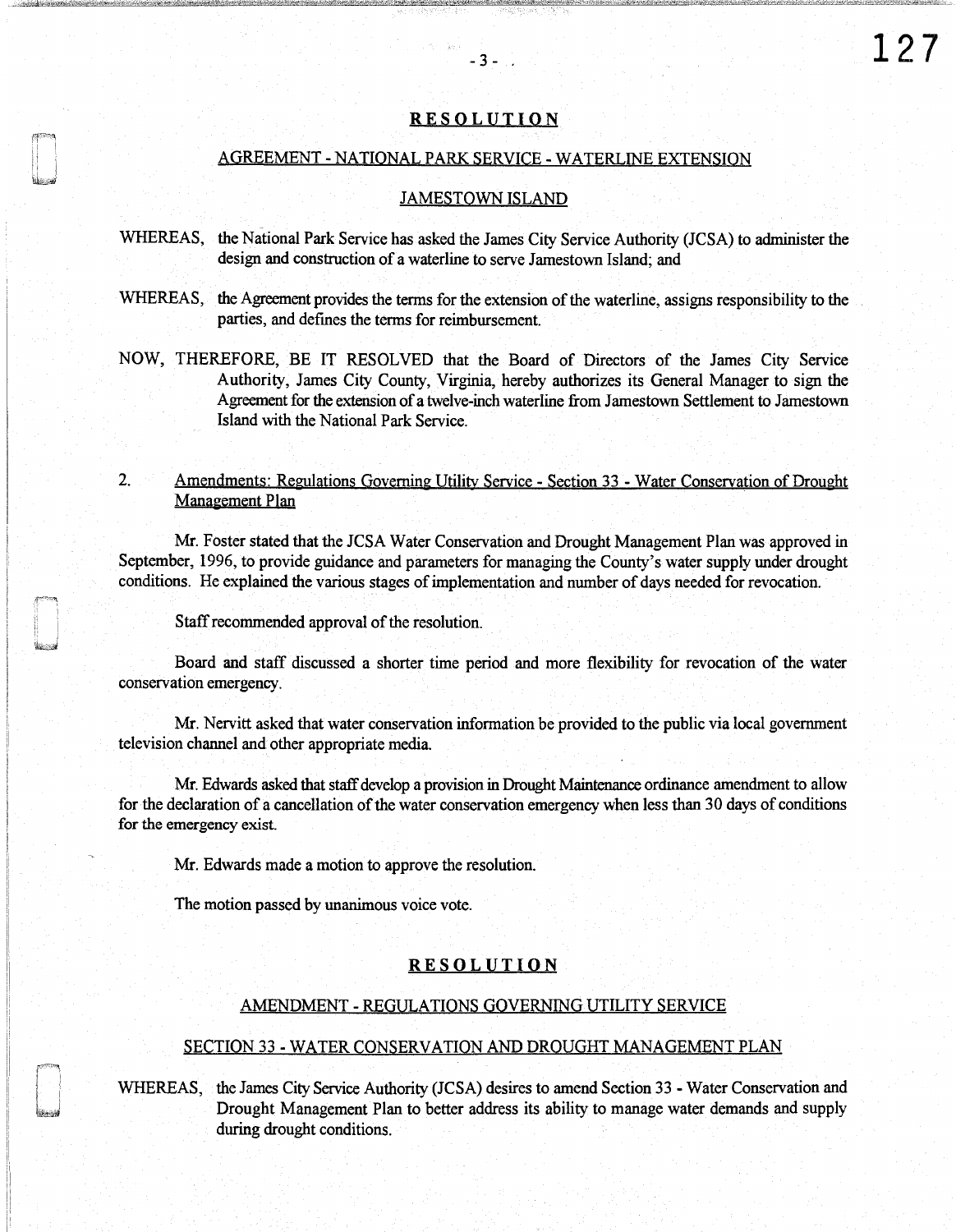# NOW, THEREFORE, BE IT RESOLVED that the Board of Directors of the James City Service Authority, James City County, Virginia, hereby amends the Regulations Governing Utilities Service per the attached attached. **In the contract of the contract of the contract of the contract of the contract of the contract of the contract of the contract of the contract of the contract of the contract of the contract of the contract of**

## 3. Amendments: Regulations Governing Utility Service, Section 34 - Withdrawal Impact Mitigation Plan

i .<br>I wana kutoka kutoka kutoka kutoka kutoka kutoka kutoka kutoka kutoka kutoka kutoka kutoka kutoka kutoka kutok

D -

Mr. Foster stated that the JCSA Groundwater Withdrawal Permit required that JCSA have a plan to address claims made by owners of private wells for impacts covered by permitted wells owned by JCSA. He further stated that the Department of Environmental Quality required the amendments prior to its approval of the JCSA Groundwater Withdrawal Permit application under consideration.

Staff recommended approval of the amendments.

Board and staff discussed the process of determining the cause, and County's response time, if found to be at fault when private wells fail.

Mr. Nervitt made a motion to approve the resolution.

The motion passed by unanimous voice vote.

## RESOLUTION

#### AMENDMENTS· REGULATIONS GOVERNING UTILITY SERVICE

#### SECTION 34 - WJTHDRA WAL IMPACT MITIGATION PLAN

WHEREAS, The Department of Environmental Quality has asked the James City Service Authority (JCSA) to make minor amendments to Section 34 - Withdrawal Impact Mitigation Plan as part of the JCSA's new Groundwater Withdrawal Permit.

NOW, THEREFORE, BE IT RESOLVED that the Board of Directors of the James City Service Authority, James City County, Virginia, hereby amends Section 34 of the Regulations Governing Utility Services per the attached.

### 4. Water and Sewer Master Plan

Mr. Foster stated that the Master Water and Sewer Plans were updated after completion of the County's Comprehensive Plan for infrastructure improvement needed to meet the County's future water and sewer needs.

Staff recommended approval of the resolution.

Board and staff discussed alternatives to King William Reservoir, a time chart for decision making on water sources, and changing the name of this plan to Water and Sewer Infrastructure Plan.

Mr. Nervitt asked for a Water Supply Resource Plan that incorporated King William Reservoir, reverse osmosis, and groundwater development.

Mr. Nervitt made a motion to approve the resolution with amended title, Water and Sewer Infrastructure Plan.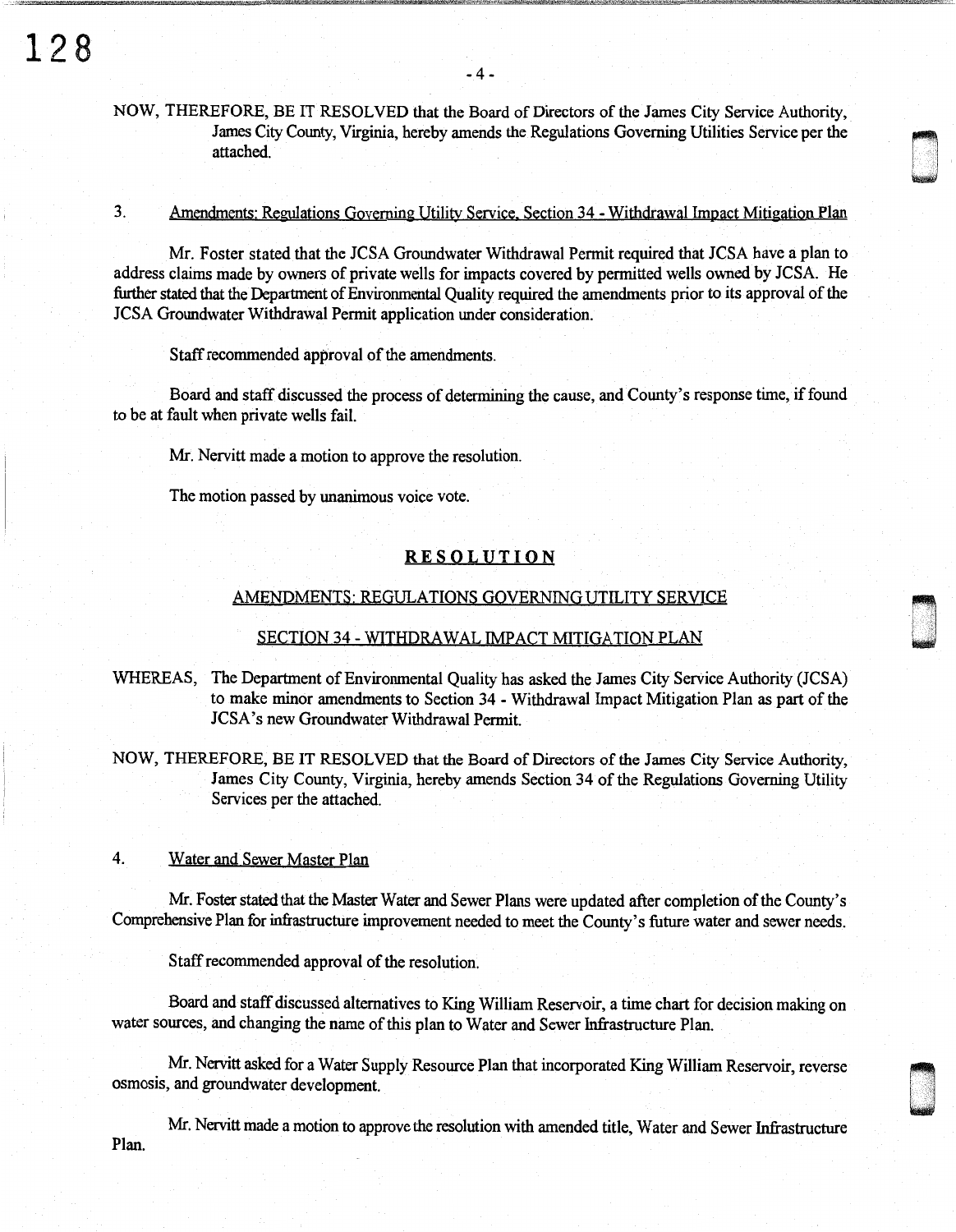The motion passed by unanimous voice vote.

#### **RESOLUTION**

#### WATER AND SEWER INFRASTRUCTURE PLAN

- WHEREAS, the James City Service Authority (JCSA), with assistance from Camp, Dresser and McKee Engineers, has updated the JCSA's Master Water and Sewer Plan to incorporate the provisions of the new James City County Comprehensive Plan; and
- WHEREAS, the Board of Directors received an overview of the prepared plan at a work session held on May 28, 1998.
- NOW, THEREFORE, BE IT RESOLVED that the Board of Directors of the James City Service Authority, James City County, Virginia, hereby accepts the updated Water and Sewer Infrastructure Plan dated March 1998, as a tool to be used as a guide in planning for the water and sewer needs of the County.

## **D. BOARD** REQUESTS AND DIRECTIVES - None

Mr. Nervitt made a motion to adjourn.

The motion passed by unanimous voice vote.

The Board adjourned at 9:40 p.m.

Sanford B. Wanner Secretary to the Board

052698bd.min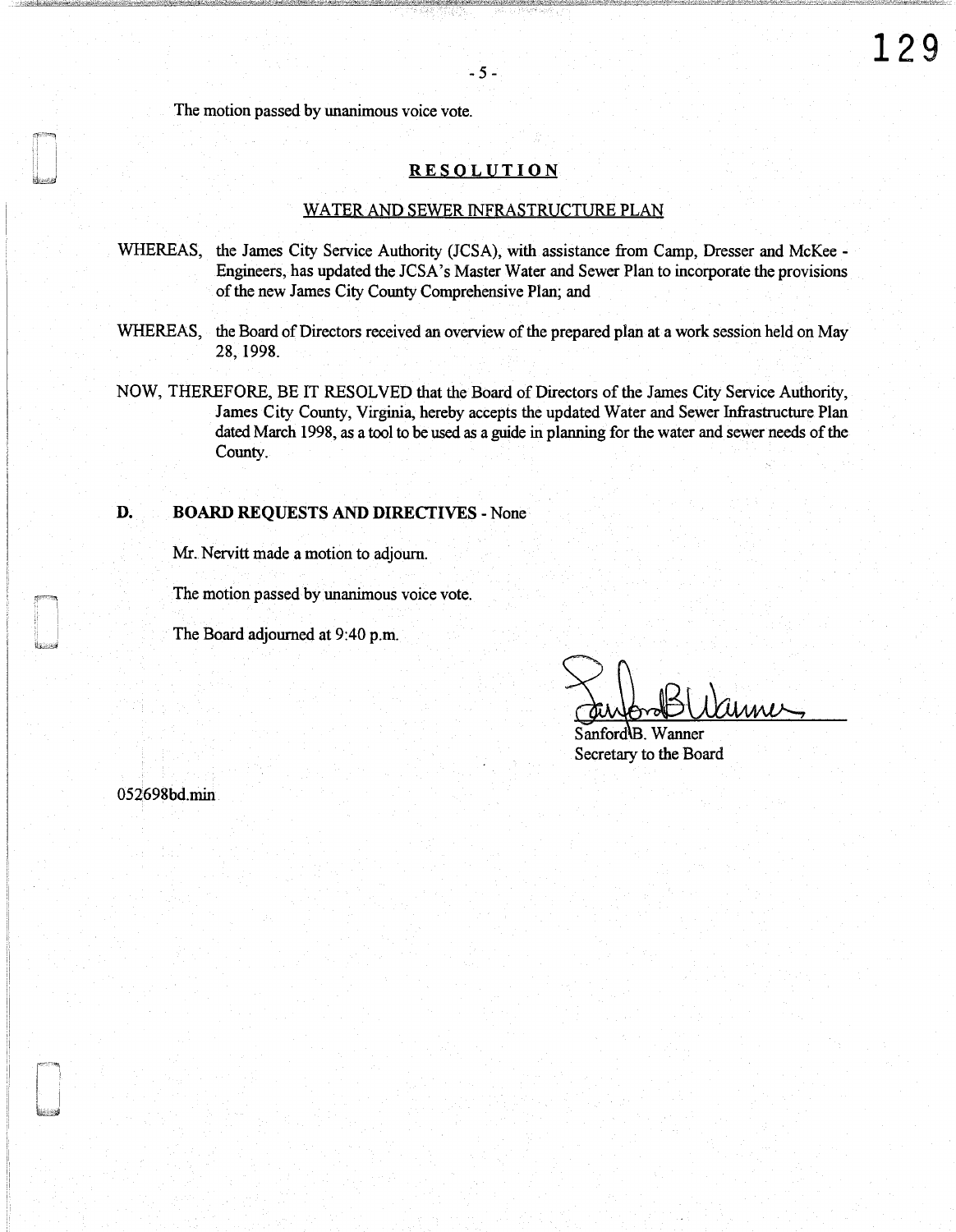**,13.0** 

### MEMORANDUM OF UNDERSTANDING

n under<br>Den under den under den Stadt der den Europäiskop<br>Den under den under den Stadt den Under den Europäiskop<br>Den under den under den Stadt den Europäiskop<br>Den under den under den Europäiskop

u . .

between

# James City Service Authority 101-E Mounts Bay Road Williamsburg, Virginia

and

# Virginia Department of Health Richmond, Virginia

for

#### General Permit for Distribution Mains

In accordance with 12 VAC 5-590-300 of the Commonwealth of Virginia, State Board of Health and *Waterworks Regulations,* a waterworks owner may apply for a General Permit for Distribution Main if they have on record with the Department of Health and the Division of Water Supply Engineering, approved general specifications and standard details covering distribution waterline design and construction. This permit delegates the health Department's review and approval authority for distribution mains to the waterworks owner. In order to receive and maintain this General Permit for Distribution mains, the James City Service Authority must establish a program consisting of the following items set forth in this MEMORANDUM OF UNDERSTANDING.

- 1. The General permit is limited to the review and approval prior to any construction of distribution main extension projects only. The maximum pipe diameter to be reviewed under this program shall be 12 inches.
- 2. Any modifications of the James City Service Authority's general specifications and standard details must be approved by the Commissioner, and any such modifications shall be at least as stringent as the latest edition of the *Waterworks Regulations.*
- 3. A review staff satisfactory to the appropriate Field Director, including at least one Professional Engineer licensed to practice in Virginia, shall be maintained by James City Service Authority. Any change of the licensed Professional Engineer shall be reported immediately to the appropriate Field Director.
- 4. All individual projects shall have specific engineering plans and reference to the applicable general specifications.
- *5.* James City Service Authority shall maintain an up-to-date distribution-system map and keep on file copies of all approve project plans.
- 6. A project approval report for each project reviewed and approved under the General Permit shall be completed with a copy forwarded to the District Engineer at the Virginia Beach Field Office. This report shall include project location, pipe material, diameter, length, hydraulic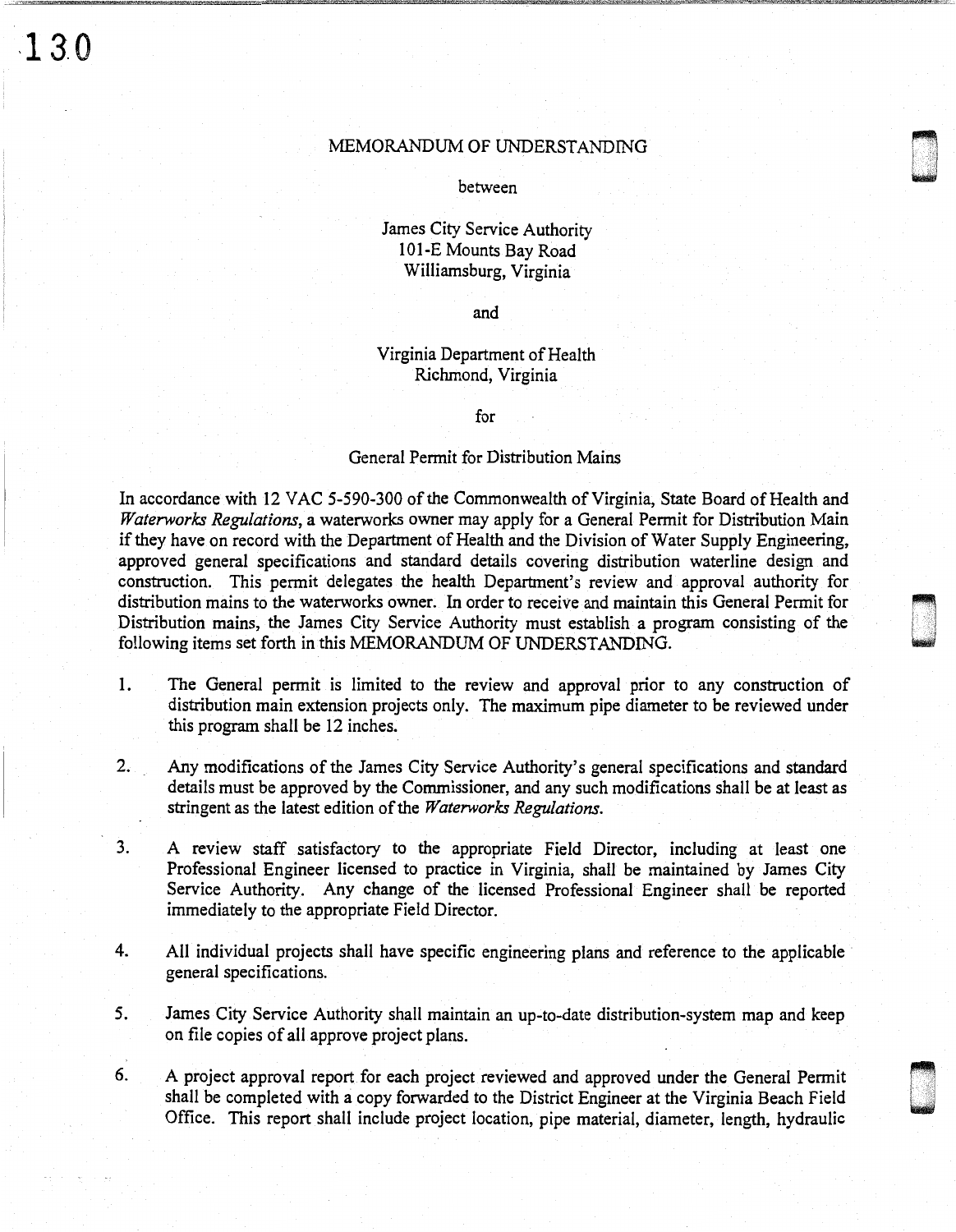capacity, design population (or number of connections), and minimum and maximum pressures after the project. Fire flow capability must also be addressed.

-2-

7. On an annual basis, submit the following information to the District Engineer at the Southeast Virginia Engineering Field Office of the Office of Water Programs:

- a. an overall distribution map showing the overall system layout with pipe diameters and hydraulic capacities;
- b. the number of connections, by category, currently connected to the system;
- c. the average daily demand and peak daily demand for each of the preceding 12 months, unless this data has been previously reported; and
- d. the design capacities of major lines.
- 8. The Field Director may, at any time, require the submittal of any set of project plans and specifications submitted to or prepared by James City Service Authority under the General Permit.
- 9. The conditions contained in this MEMORANDUM OF UNDERSTANDING shall be adhered to throughout the duration that James City Service Authority holds a valid General Permit.
- 10. This MEMORANDUM OF UNDERSTANDING may be revoked by either party at any time. Revocation of the General Permit by the Commissioner automatically revokes the :MEMORANDUM OF UNDERSTANDING.

James City Service Authority

by: M Man Lock

Virginia Department of Health

by: Daniel BRloye

Office of Water Programs Southeast Engineering Field Office

 $5/26/98$ 

18 June 98

These conditions as outlined above are satisfactory to allow the James City Service Authority to be issued a General Permit for Distribution Systems.

 $Jude$   $29/598$ Division of Water Supply Engineering Director.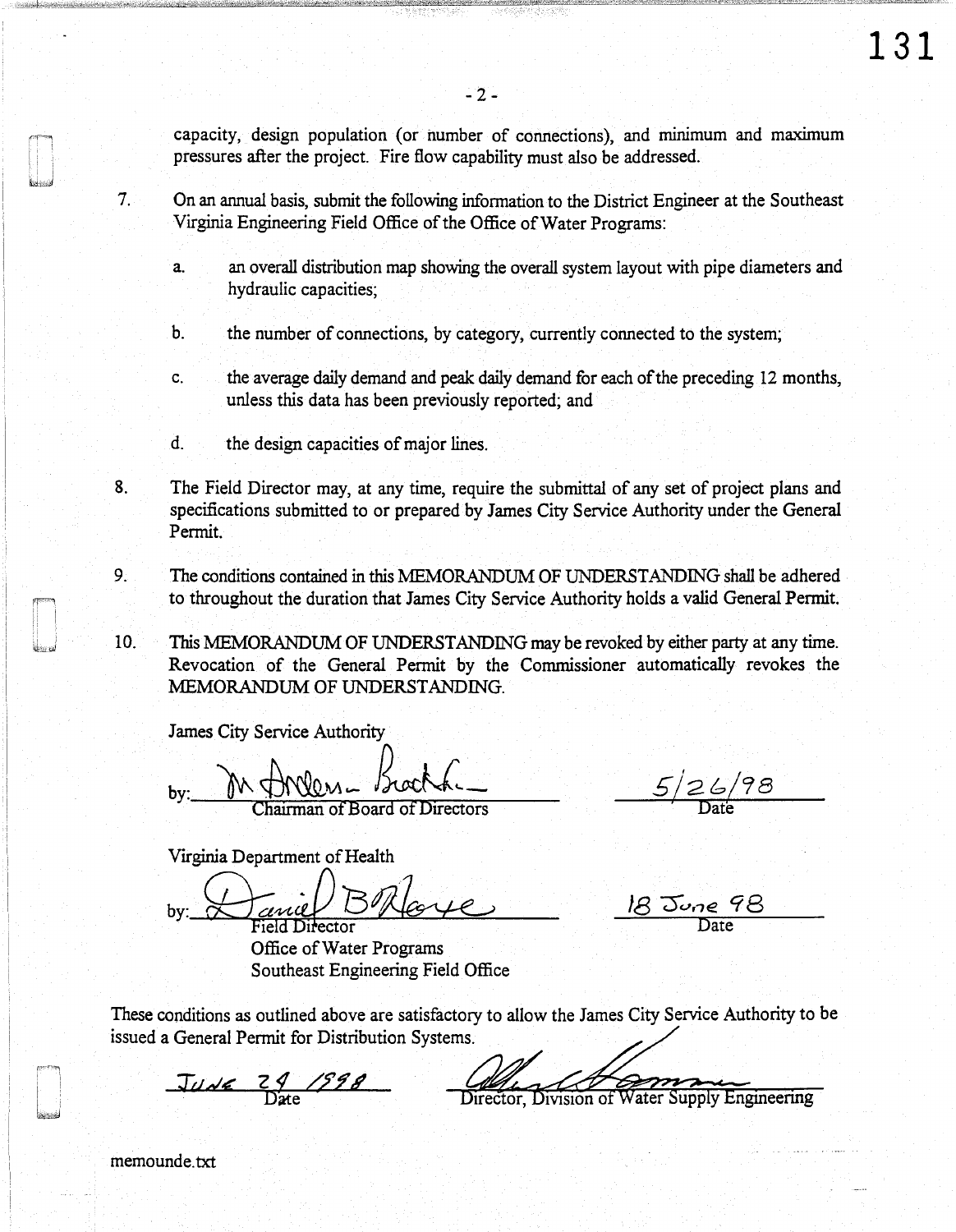The annual average-day demand for the Roberts District in 1990 was 6.73 mgd. The annual average-day demand for the Roberts District in 1996 was 5.95 mgd of which approximately 4.41 mgd was provided to Anheuser Busch.

Fire flow at any point in the distribution system was determined to be at least 1,400 gallons per minute (gpm) by Camp Dresser and McKee during the 1992 update of the Master Water Plan.

There is limited data for maximum day and maximum hour demands in the JCSA water systems. During the most recent droughts in 1986 and 1987 the systems met demands without major inconvenience to the customers. The extended dry weather during the summers of 1993 and 1995 stressed the systems' capabilities to maintain storage but met customer demands.

## 3. Water Emergency Ordinance

132

A Drought Management ordinance has been adopted to give the County standby emergency powers. The ordinance provides for the following:

- Declaration of a water emergency, each stage.
- Enforcement authority with penalties for above-normal, and incentives for below-normal, water consumption as defined in each stage of the ordinance.
- Stiffer penalties for noncompliance with conservation directives as listed above after due public notice. Similar restrictions, penalties, and incentives will also be imposed upon all County industrial and commercial users.

#### 4. Proposed Emergency Water Sources

During a drought situation, the JCSA General Manager will designate certain Central System wells as emergency water sources, if necessary, to provide domestic water for groundwater users whose wells have failed.

### 5. Parameters for Drought Declaration

- (a) Stage I: A drought declaration will be issued when:
	- the average daily demand for the Central System exceeds 80% of the VDH operating pennit capacity for 15 consecutive days or;
		- by mutual agreement among the water purveyors in James City County or;
	- a water emergency is declared by the Executive Director of the Department of Environmental Quality in accordance with the Groundwater Management Act.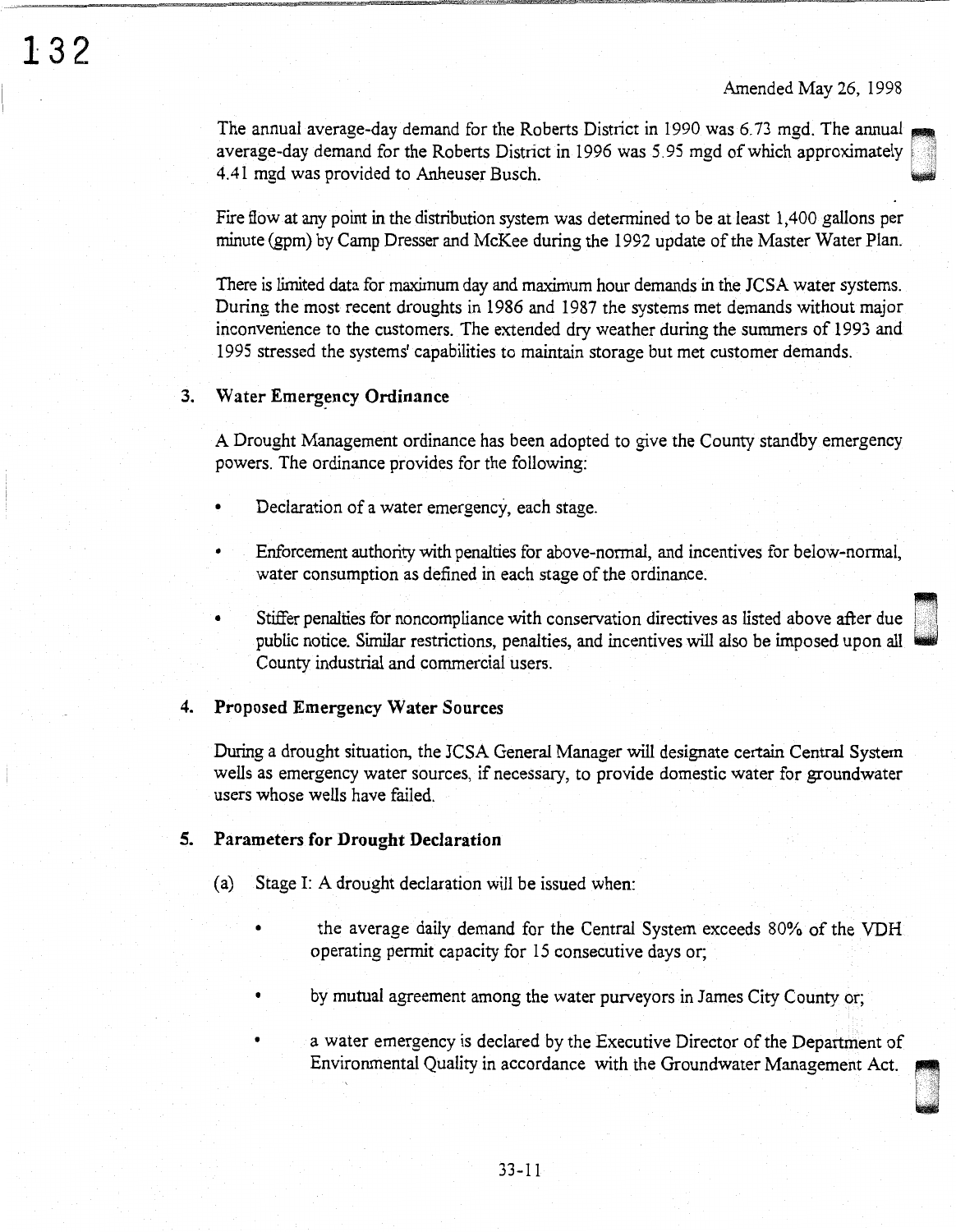The declaration is described in Paragraph 6, Drought Declaration. The Stage I emergency plan will then be initiated as outlined in Paragraph 7, Emergency Actions.

- (b) Stage II: Emergency actions will start when:
	- the average daily demand for the Central System exceeds 85% of the VDH operating permit capacity for 30 consecutive days, or;
	- by mutual agreement among the water purveyors in James City County, or;
	- a water emergency is declared by the Executive Director of the Department of Environmental Quality in accordance with the Groundwater Management Act.

The declaration is described in Paragraph 6, Drought Declaration, and will be carried out in accordance with that section. The Stage  $\Pi$  emergency plan will then be initiated as outlined in Paragraph 7, Emergency Actions.

(c) Stage  $III$ : Emergency actions will start when:

- the average daily demand for the Central System exceeds 90% of the VDH operating permit capacity for 45 consecutive days, or;
- Stage  $\Pi$  has been in effect for 15 days and demand has not stabilized at the Stage II trigger level or has not declined, or;
- by mutual agreement among the water purveyors in James City County, or;
- a water emergency is declared by the Executive Director of the Department of Environmental Quality in accordance with the Groundwater Management Act.

The declaration is described in Paragraph 6, Drought Declaration, and will be carried out in accordance with that section. The Stage  $III$  emergency plan will then be initiated as outlined in Paragraph 7, Emergency Actions.

# 6. Drought Declaration

Once the parameters for drought determination are met, as listed in Paragraph 5 above, the County will issue an emergency declaration that will initiate conservation measures as defined in Paragraph 7 below. The declaration will be issued to the public, and to commercial and industrial customers through local newspapers and cable television public access Channels 36 and 38. The declaration will state specific conservation efforts to be taken.

## 7. Emergency Actions

(a) Stage 1

J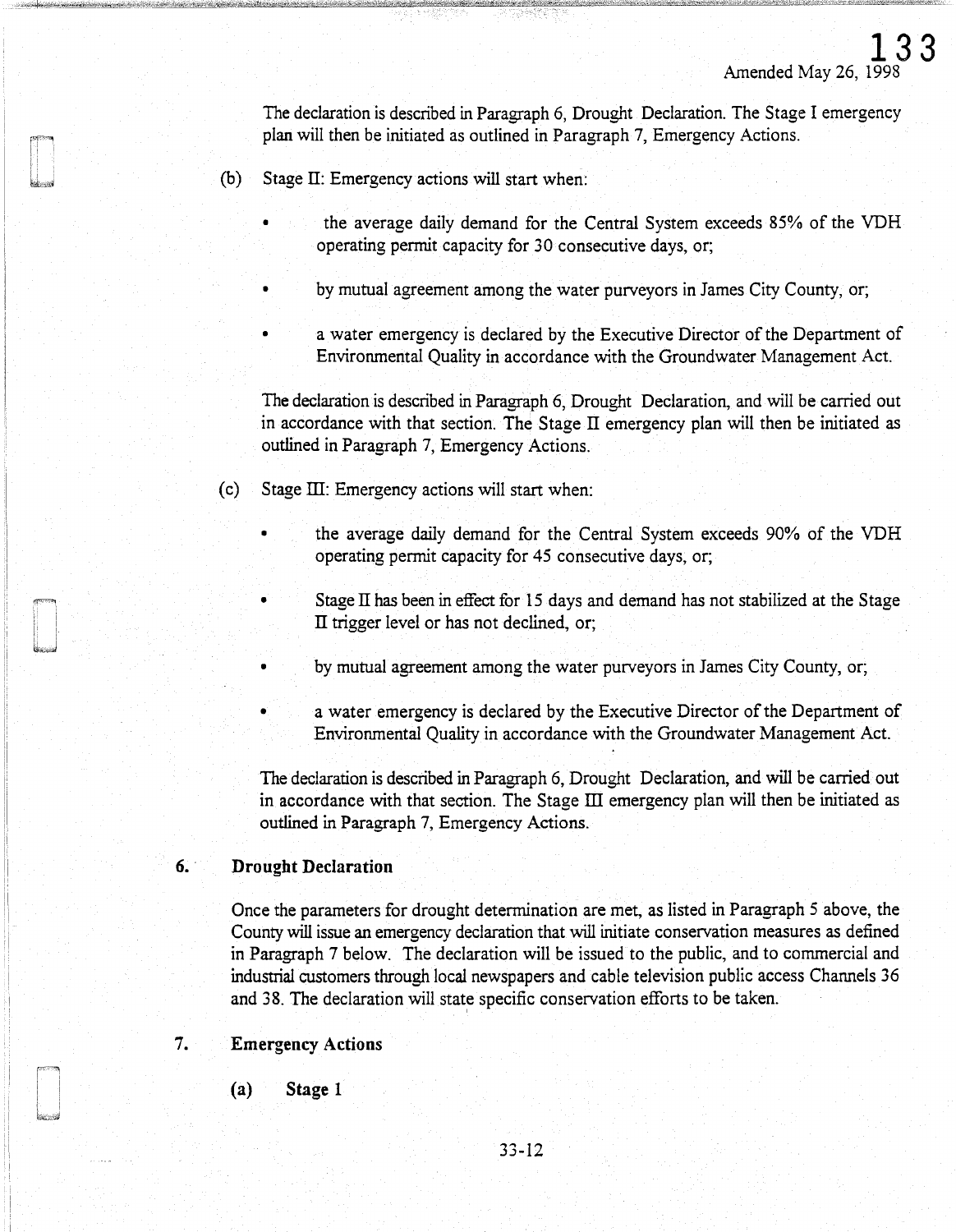u<br>u .<br>u . .

Once a drought declaration is issued the following emergency actions for Stage I will be put into effect.

- Voluntary water conservation measures will be encouraged.
- A public awareness and information process will be implemented to distribute additional water-conservation information and other special notices to JCSA customers. Industrial and commercial users will be asked to initiate internal conservation plans for their respective firms.
- An incentive plan will be established to reward water saving customers. The plan will be based on normal consumption records and will offer financial incentives related to the amount of water saved.

## **(b) Stage** II

If Stage I fails to bring about necessary water savings, or when a parameter described in Paragraph 5 for Stage II is reached, Stage II will be put into effect. The following emergency actions will occur in Stage II:

- Mandatory water conservation of at least 15% for each household and industrial and commercial users is required unless exempted by the General Manager or his designee. Increased water costs of 100% will be charged for water used in excess of the conservation goals.
	- The watering of shrubbery, trees, lawns, grass, plants, or any other vegetation is not permitted, except indoor planting, greenhouse, or nursery stocks, or from a bucket or other container not exceeding three (3) gallons in capacity and except watering by commercial nurseries of plants freshly planted and once a week for five weeks following planting or until the drought emergency declaration is revoked.

• Washing of automobiles, trucks, trailers, boats, airplanes, or other types of mobile equipment is not permitted except in facilities operating with a water recycling system approved by the General Manager of the JCSA, or except from a bucket or other container not exceeding three (3) gallons in capacity; provided, however, that any facility operating with an approved water recycling system shall prominently display in public view a notice stating that such system is in operation. In lieu of the provision hereof the County Administrator may curtail the hours of operation of commercial enterprises offering such services or washing their own equipment.

Washing of streets, driveways, parking lots, service station aprons, office buildings, the exterior of homes or apartments, or other outdoor surfaces by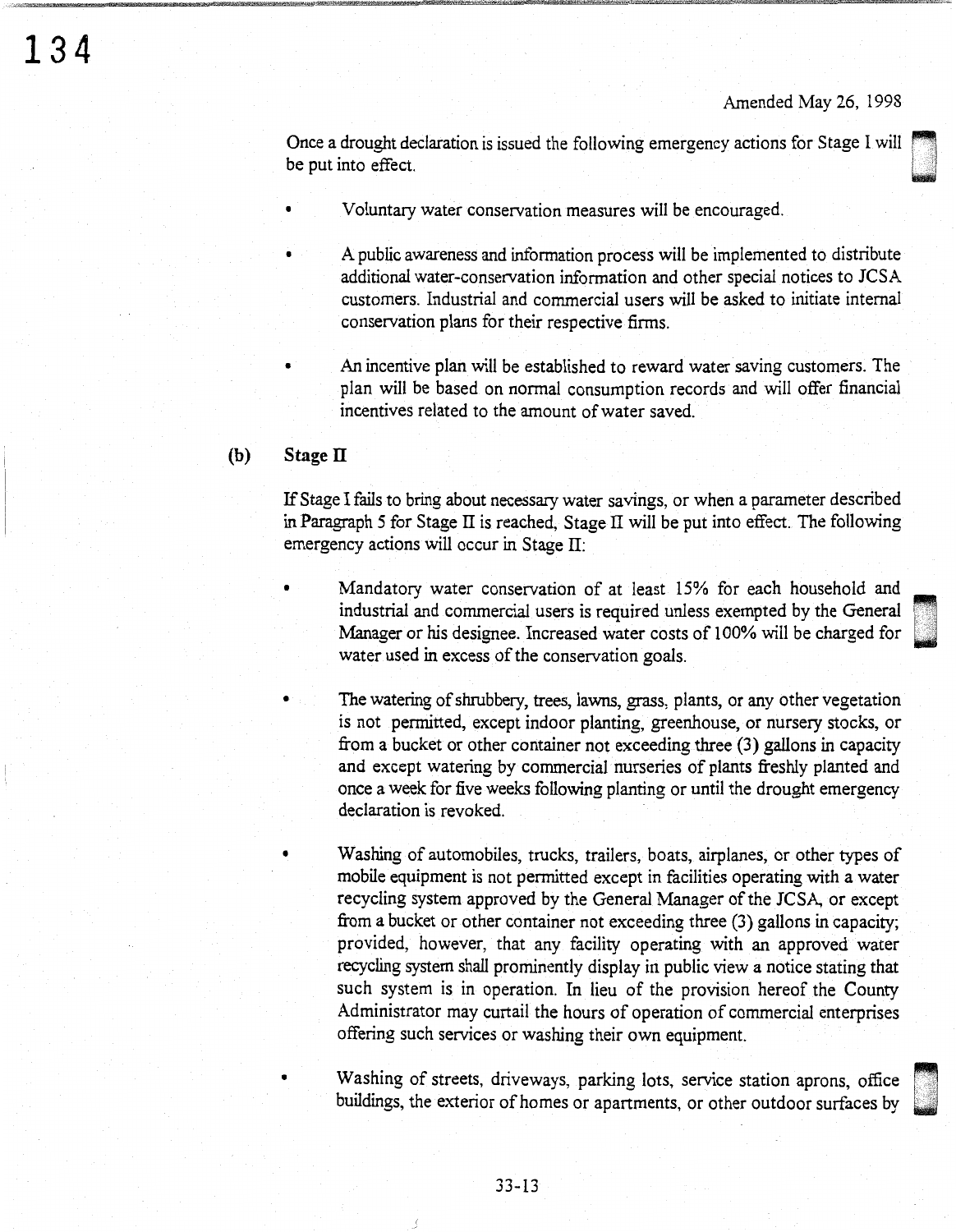commercial washing/cleaning services is not permitted except from a bucket or other container not exceeding three (3) gallons of capacity.

The operation of any ornamental fountain or other structure making similar use of water is not permitted.

- The filling of swimming and/or wading pools, or the refilling of swimming and/or wading pools that were drained after the effective date of the declaration is not permitted.
- The use of water from fire hydrants for any purpose other than fire suppression or other emergency is not permitted except as authorized by the General Manager of the JCSA.
- Serving of water in restaurants, except upon request of customers, will not be permitted.

# (c) **Stageill**

If Stage II fails to bring about necessary water savings, Stage III will be put into effect. The following emergency actions will occur in Stage III:

- The General Manager of the JCSA shall allocate water to customers based on a reduction of either the average consumption of their last twelve months billing or water consumption data available from similar activities of equal intensity.
	- a. Residential, Industrial, commercial, and school use of water shall be reduced to 25% of normal consumption.
	- b. The amount of water allocated shall not be less than fifty (50) gallons per person per day per household.
- Increased water rates of 300% will be charged for water use in excess of the conservation goal.
- Installation of new water service connections will be suspended.
- Application for appropriate state or federal drought emergency grants will be submitted.
	- No new water service connections will be sold, and permits for the installation of new wells will not be issued, except for replacement of failed private domestic wells where public water service is not available.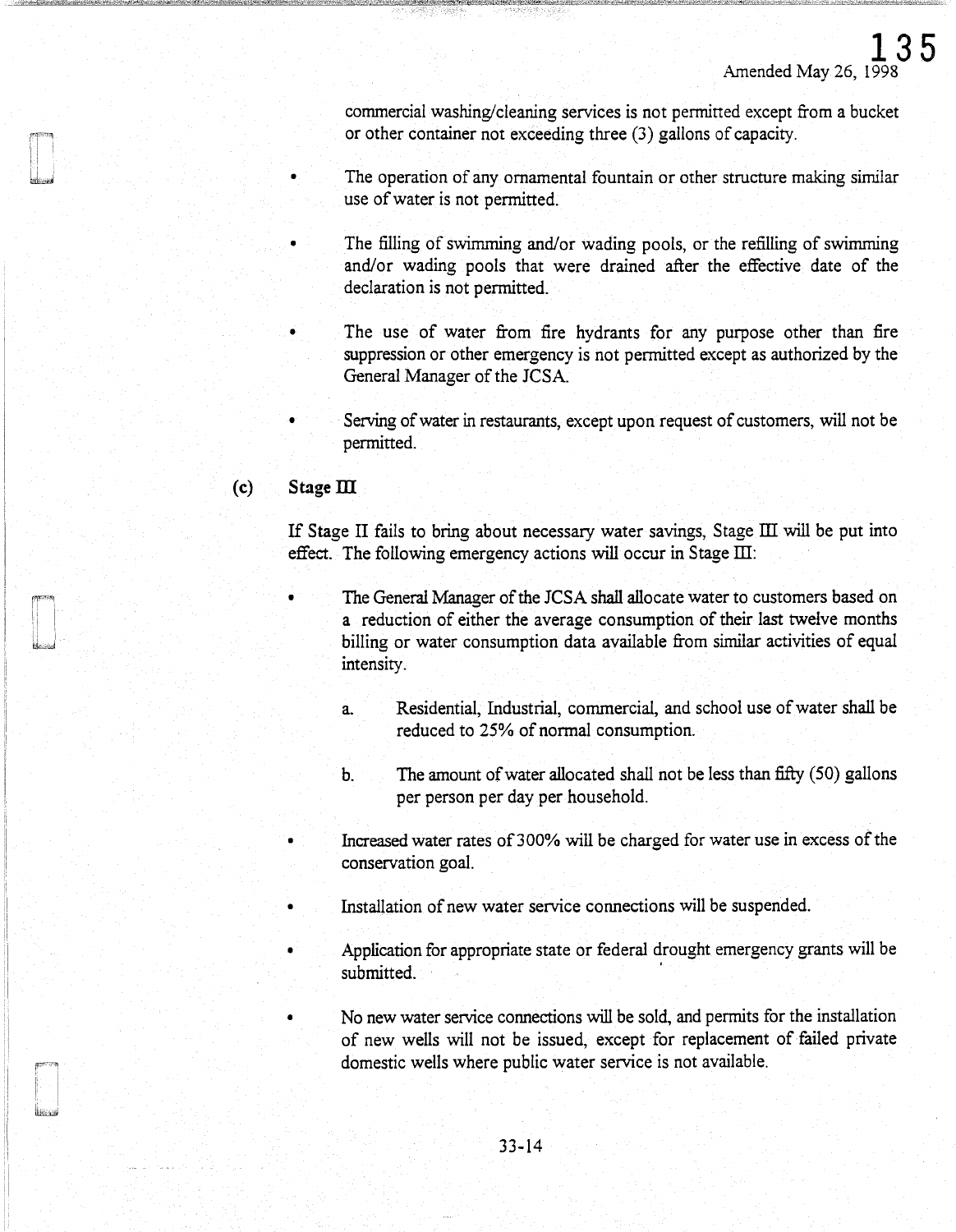# **Revocation of Drought Declaration**

When the average daily demand for the Central System has fallen below the trigger levels for each increased stage of water conservation and has remained below that level for 30 consecutive days, or by mutual agreement of the water purveyors in James City County, or when the declaration of a water emergency is lifted by the Executive Director of the Department of Environmental Quality in accordance with the Groundwater Management Act, the drought management requirements for that stage will be lifted. All customers will be notified in accordance with Paragraph 6. It should be emphasized that personal conservation efforts shall be maintained to avert other emergency situations.

sect33.wp6

**8.**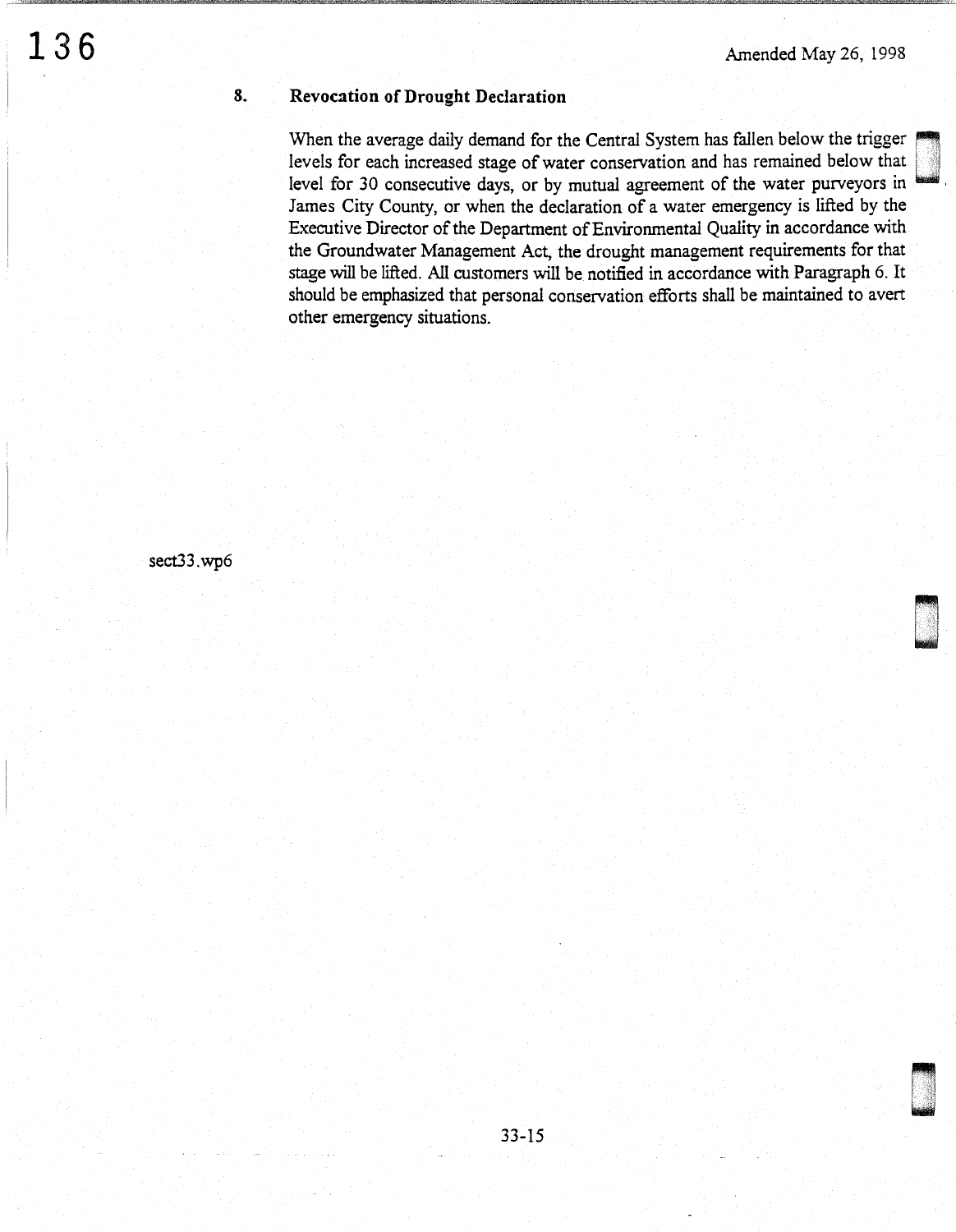# SECTION 34. WITHDRAWAL IMPACT MITIGATION PLAN

## Preamble

The purpose of this mitigation plan (Plan) is to establish a dispute-resolution mechanism that existing and "grandfathered" groundwater users can use to resolve claims that may arise because of groundwater withdrawals from the James City Service Authority's (JCSA) wells in James City County, Virginia (the Project), specifically withdrawals from the wells of the Central System covered by this pennit application.

Pursuant to the Groundwater Act of 1992 and the regulations adopted under it, the Department of Environmental Quality (DEQ) issued JCSA pennit Number GW0041000. The pennit increases the requested withdrawals to allow for projected growth in the County over a ten-year period (2008).

Modeling predictions, developed by JCSA and accepted by the DEQ as part of the record of permit proceedings, project the expected zones of influence of withdrawals from the pennitted wells and indicate that the withdrawals are expected to have impacts on existing groundwater users. There may be nonpennitted groundwater users within the area where simulated drawdown exceeds one foot. To safeguard existing groundwater users, JCSA developed this mitigation plan.

The hope is that claims can be resolved through informal discussions and negotiations between the claimant and JCSA. The procedures of the Plan are designed to be used in addition to such informal discussions and negotiations or other procedures already provided by law. The plan is intended to provide a speedy, nonexclusive, low-cost means of fairly resolving specific claims relating to withdrawals from the pennitted wells.

The Plan has six sections. Section I contains definitions of certain terms used in the Plan. Section II establishes procedures for the filing and initial review of claims. Section III establishes a committee for reviewing disputed claims that withdrawals from the permitted wells within the Project have adversely affected a well or wells outside the Project. Section IV establishes procedures for resolving disputed claims. Section V establishes standards that the committee will apply to resolve disputed claims. Section VI addresses administrative matters.

 $\mathfrak{g}_{\mathfrak{g}}$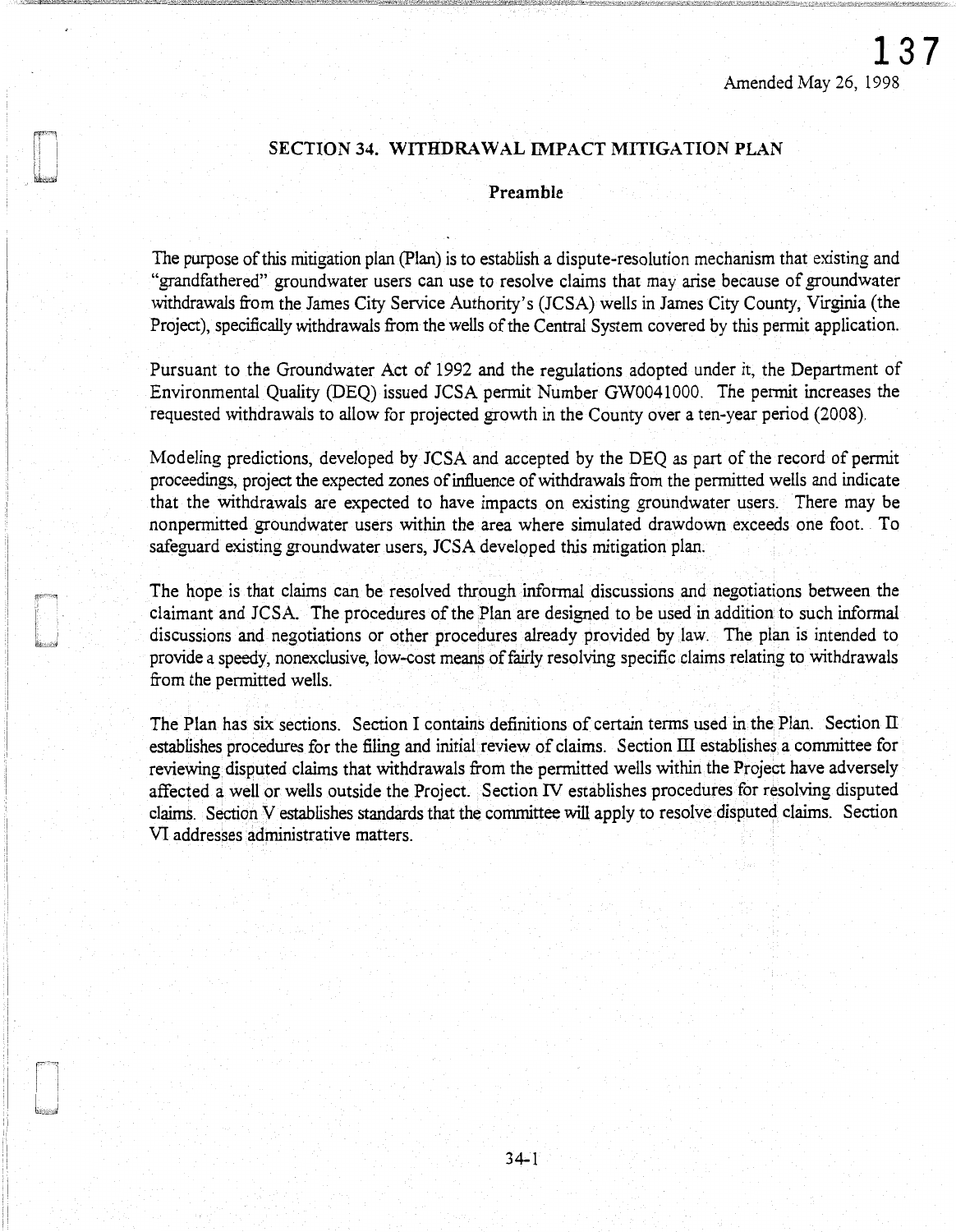0 .

.

# MITIGATION PLAN

# Section I: Definitions

138

Presented below are definitions of terms used in the mitigation plan:

"Adverse Impact" means (a) for Historical Yield, a significant diminution in Historical Yield, or (b) for Historical Beneficial Use, a change in groundwater that renders it unsuitable for the Historical Beneficial Use.

"Claimant" means an Eligible Owner who wants to take advantage of the procedures in the Plan.

"Committee" means the committee established under Section ill of the Plan.

"Date of the Plan" means the date on which the DEQ approves the Plan.

"Eligible Owner'' means (a) any owner of a well that (i) was lawfully operating as of the Date of the Plan or, in the case of seasonal or intermittent operation, was lawfully operating within six months before or after that date (or, with respect to agricultural or drought-relief wells, such other date determined by the Committee as necessary to prevent abrogation of documented lawful groundwater rights); and, (ii) is lawfully operating as of the date of making a claim under the Plan (unless, when the claim is made, the well is inoperable as a result of conditions that are the subject of the claim) or (b) any person having a permit or certificate to withdraw groundwater that has satisfied all conditions of that permit or certificate and is otherwise required by law to withdraw water as of the Date of the Plan.

"Historical Beneficial Use'' means the actual lawful uses of groundwater from the Well (before the Date of the Plan), such as domestic, agricultural, recreational, commercial, or industrial uses, that can be established to the satisfaction of the Committee.

"Historical Yield" means the actual, sustained, lawful average daily yield of the Well before the Date of the Plan that can be established to the satisfaction of the Committee. For certified or permitted wells, the average daily yield shall be based on withdrawals for any consecutive 12-month period during the previous three years.

"Rebuttable Presumption" means that the Committee shall assume that Withdrawals are (or are not, as the case may be; see Section V, Paragraph I) the cause of the claimed Adverse Impact on the Well of the Eligible Owner unless and until evidence tending to disapprove the assumption is presented to the Committee.

"Repairs" means an appropriate process that will restore to the Claimant a supply of water equal to the Historical Yield and Historical Beneficial Use of the water from the Well, including, but not limited to, lowering the Historical Yield and Historical Beneficial Use of the water from the Well, including, but not limited to, connecting the user to the County's public water supply system.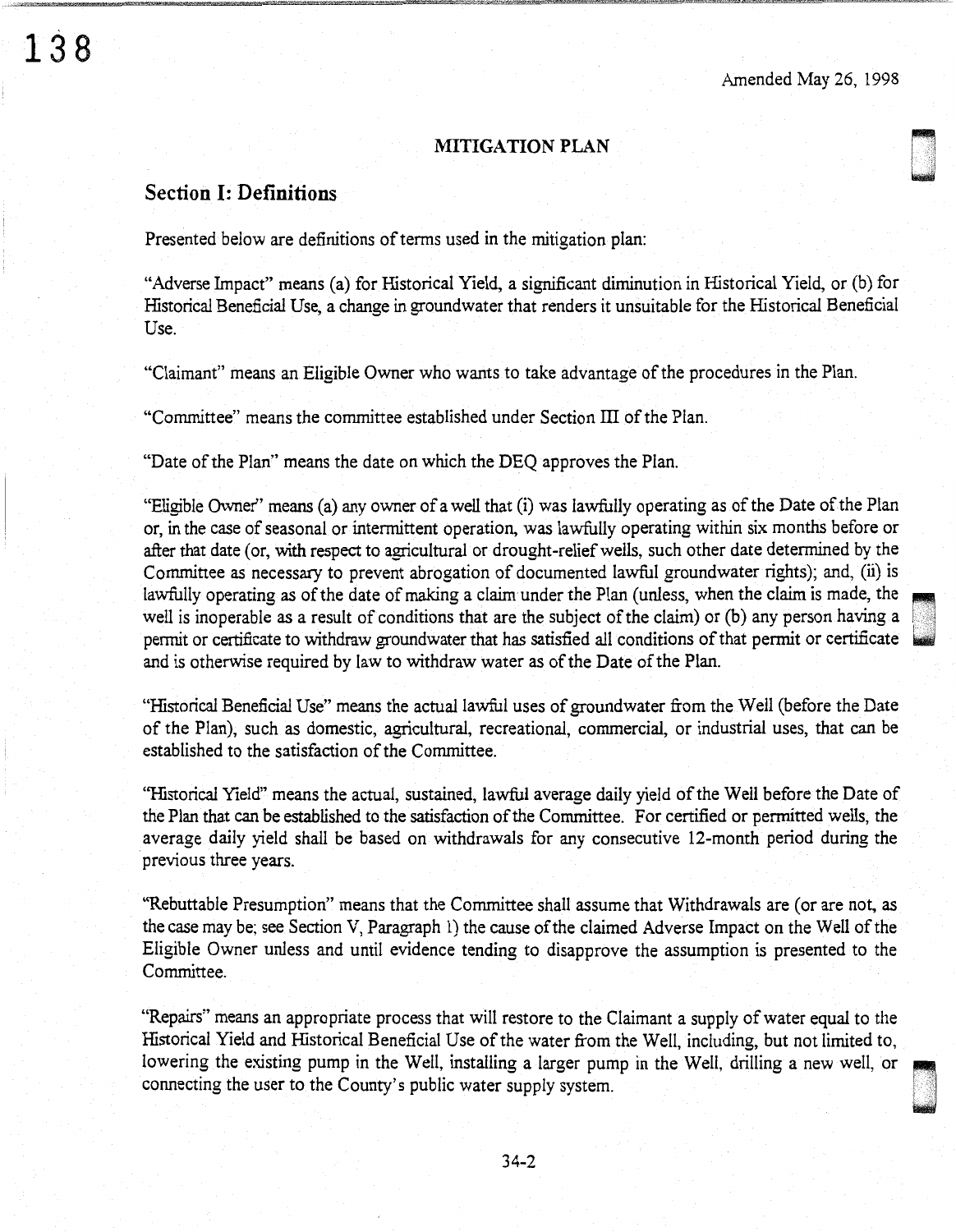"Well" means a well that is the subject of a claim.

"Withdrawals" means withdrawals from any well(s) subject to the Permit.

# **Section II: Filing and Initial Review of Claims**

- 1. Any Eligible Owner who believes that Withdrawals may have caused an Adverse Impact on his or her Well may become a Claimant by submitting to JCSA a written request for mitigation of the Adverse Impact or for reimbursement for the costs of Repairs, or both (the "claim"). For ensuring accurate assessments of such a claim, it must be filed within 90 days of the time that the Claimant determines that Withdrawals may have caused an Adverse Impact on the Well. If the Claimant wants a temporary water supply or other interim relief, the claim shall indicate that desire. The Claimant shall allow JCSA, their employees, and their agents reasonable access to the property and the allegedly affected Well as necessary to determine the merits of the claim, including tests and inspections of the well.
- 2. A timely claim may be filed only after JCSA initiates groundwater withdrawals from the permitted wells.
- 3. If the Claimant requests, JCSA may, at JCSA' s sole discretion, enter into an agreement with the Claimant under which JCSA will provide or pay for a temporary water supply or an investigation of the cause of the alleged Adverse Impact on the Well, or both. The costs incurred by JCSA shall be subject to reimbursement as provided in an agreement between the Claimant and JCSA and in Section V, Paragraph 4, of the Plan.
- 4. Within five business days after receiving a claim, JCSA will notify the Claimant in writing that JCSA:
	- (a) agrees to mitigate the claimed Adverse Impact or reimburse the Claimant, or both;
	- (b) denies the claim; or
	- ( c) needs additional documentation from the Claimant to respond to the claim. If JCSA denies the claim or any part of it, the notice will
		- ( 1) state the reasons the claim, or any part of it, was denied;
		- (2) include a copy of the Plan; and
		- (3) advise the Claimant that he or she may seek resolution of the claim by invoking the procedures in Section III and Section IV of the Plan.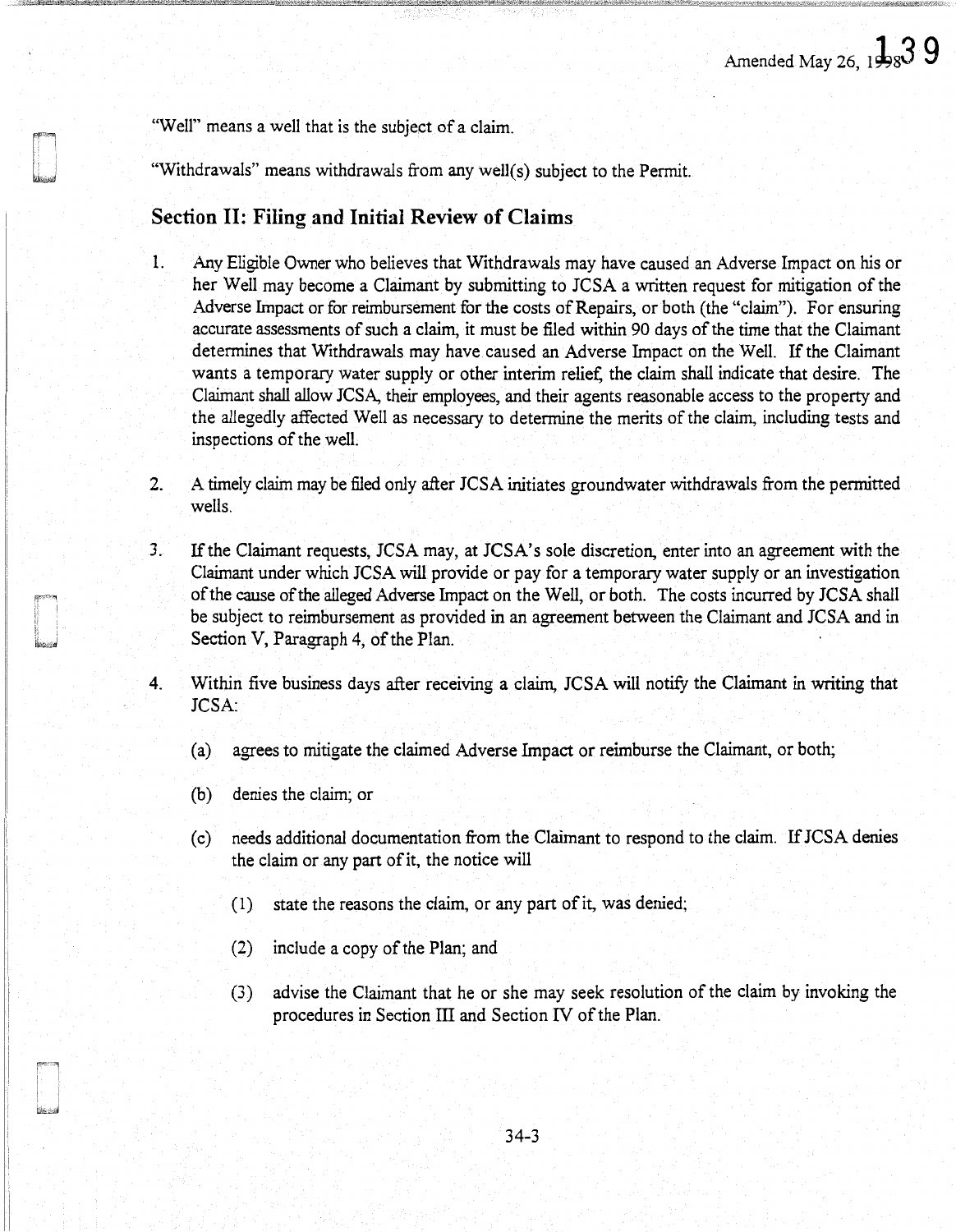- 5. Pursuant to Paragraph 4 (c) of this Section, JCSA may request documentation showing
	- (a) that the Claimant is the owner of the Well;
	- (b) that the Well:
		- (1) was lawfully operating as of the Date of the Plan or, in the case of seasonal or intermittent operation, was lawfully operating within six months before or after that date; or, with respect to agricultural or drought-relief wells, such other date determined by the Committee as necessary to prevent abrogation of documented lawful groundwater rights; and
		- (2) was lawfully operating as of the date the claim was made under the Plan (unless when the claim was made, the Well was inoperable as a result of the claimed Adverse Impact).
	- ( c) that the Claimant has a certificate or a permit for withdrawing groundwater from the Well (if applicable) and has satisfied all conditions imposed by the certificate, the permit, or the applicable law;
	- (d) the depths of the Well, the pump, and the screens (if available);
	- (e) the location of the Well with enough specificity to locate and identify it in the field;
	- $(t)$  the Historical Yield of the Well (if applicable);
	- (g) the Historical Beneficial Use of the Well;
	- (h) the quality of the water in the Well (if applicable); and
	- (i) the reasons the Claimant believes Withdrawals have caused an Adverse Impact on the Well.
- 6. Within 15 business days ofreceiving all documentation requested pursuant to Paragraph 5 of this Section, JCSA will notify the Claimant in writing that it:
	- (a) agrees to mitigate the claimed Adverse Impact or reimburse the Claimant, or both; or
	- (b) denies the claim. If JCSA denies the claim or any pert of it, the notice will:
		- $(1)$  state the reasons that the claim or any part of it was denied;
		- (2) include a copy of the Plan; and
		- $(3)$  advise the Claimant that he or she may seek resolution of the claim by invoking the procedures in Section III and Section IV of the Plan.

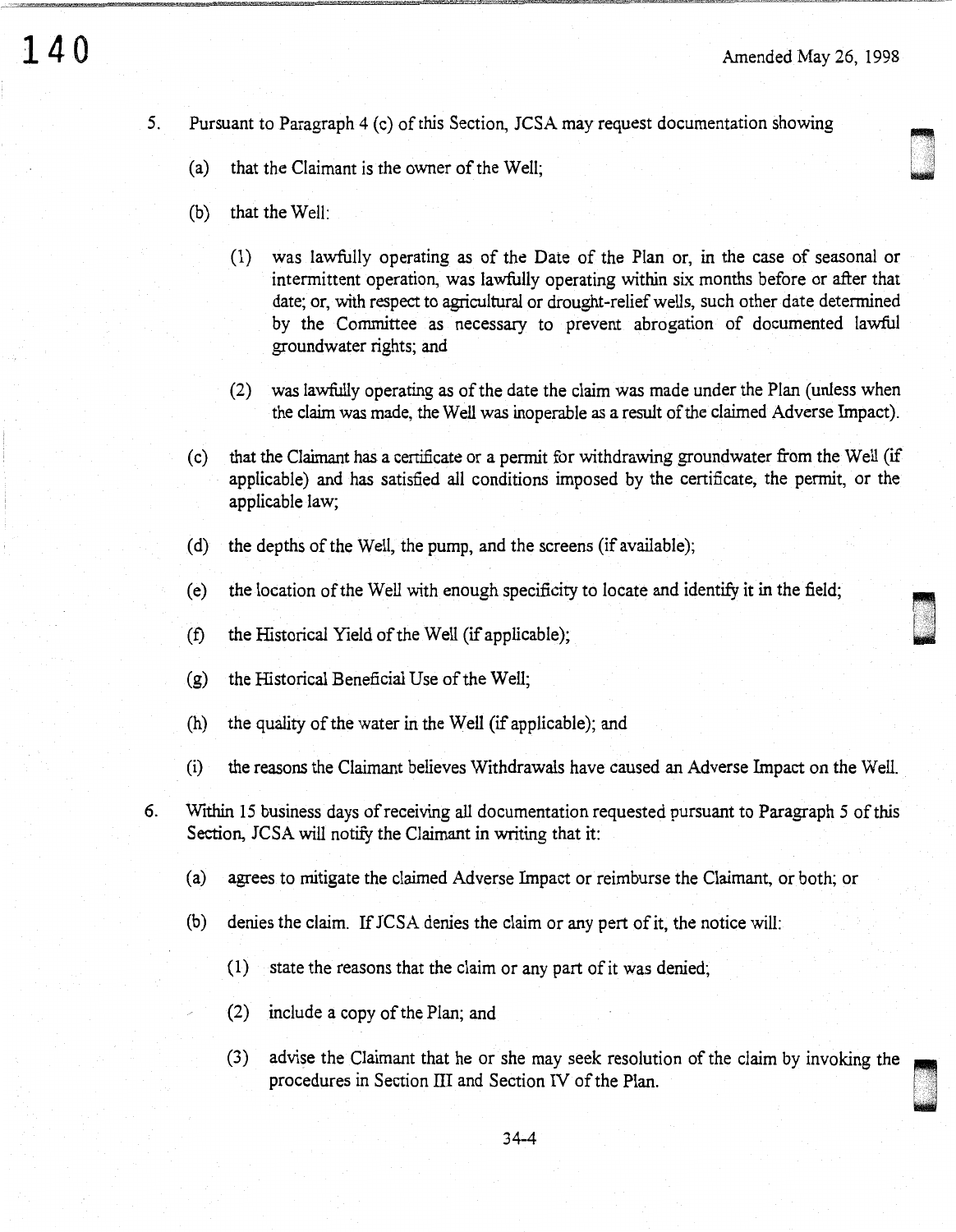7. A Claimant whose claim, or any pert of the claim, has been denied may seek resolution of the claim by invoking the procedures in Section III and Section IV of the Plan.

# **Section** III. **The Committee**

- 1. Resolution of disputed claims under the Plan will be administered by a committee of three (the Committee) constituted and empowered as stated below.
- 2. The membership of the Committee will consist of:
	- (a) one representative selected by the Claimant,
	- (b) one representative selected by JCSA, and
	- ( c) one representative selected by mutual agreement of the members of the Committee described in items (a) and (b). If the representatives of the Claimant and JCSA are unable to select a third representative, such representative shall be selected by the Dispute Resolution Center, 701 E. Franklin Street, Suite 712, Richmond, Virginia 23219, after consultation with the representatives of Claimant and JCSA and the Department of Geology at the College of William and Mary, Williamsburg, Virginia 23187. Each member of the Committee shall have technical expertise in groundwater supply issues and shall have a baccalaureate or graduate degree in geology or hydrogeology or an equivalent professional certification in geology or hydrogeology or, solely for the member described in item (c), a degree or certification in any other technical or scientifical discipline deemed adequate either by the selecting members or by the Dispute Resolution Center.
- 3. JCSA shall reimburse the members of the Committee and the Dispute Resolution Center for reasonable time spent at a rate prevailing in the area for experts in the above-listed fields and for direct costs incurred in administering the Plan. The Claimant may, at his or her option, choose to provide the reimbursement for the member of the Committee selected by the Claimant.

# **Section** IV. **Claim Resolution Procedures**

J

1. If after the filing and initial review of his or her claim pursuant to Section II of the Plan, the Claimant finds JCSA's offer of mitigation or reimbursement inadequate or JCSA informs the Claimant that JCSA will not mitigate the claimed Adverse Impact or reimburse the claimant, the Claimant may accept JCSA' s decision or may elect to pursue the claim under the claim resolution procedures set out in this Section of the Plan ("claim Resolution Procedures"). To pursue the claim, the Claimant shall notify JCSA that he or she is initiating the disputed claim Resolution Procedures of the Plan by referring his or her claim to the Committee. At the same time, the Claimant shall identify a person qualified under Section II, Paragraph 2, to serve as the Claimant's representative on the Committee.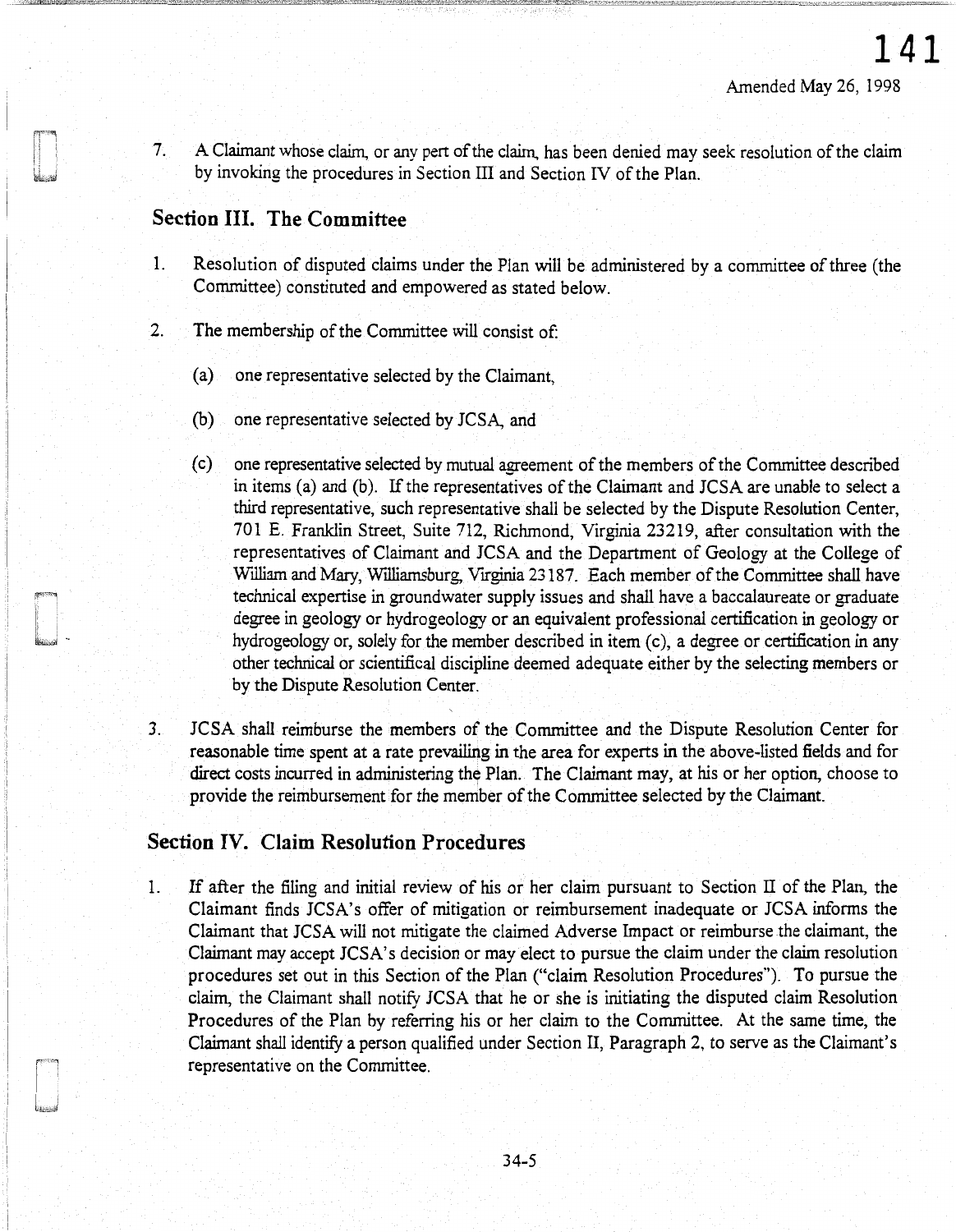- 2. Within five business days after receiving such notice from the Claimant, JCSA shall identify its representative on the Committee, shall notify the Claimant and the Claimant's representative of the identity of the JCSA representative, and shall instruct the two representatives to select a third member within ten business days.
- 3. Within ten business days of the selection of its third representative, the Committee shall establish a reasonable deadline for submittal of all documentation it needs to evaluate the claim. Both the Claimant and JCSA must abide by this deadline. The Committee shall reach a decision on the claim by majority vote within 15 business days after the Claimant and JCSA have submitted all documentation the Committee needs to evaluate the claim. The Committee shall take whatever steps it deems necessary to reach a decision, but the decision must be based on the standards in Section V of the Plan.
- 4. If the Committee decides that the claim qualifies for mitigation or reimbursement to any extent under the Plan, it shall approve the claim to that extent and shall, within five business days, notify the Claimant and JCSA of the approval, specifying in writing the reasons for its decision. JCSA shall, as directed by the Committee, mitigate the claimed Adverse Impact as soon as practicable, or shall reimburse the Claimant within ten business days for the amount awarded by the Committee, or both.
- 5. If the Committee decides that the claim does not qualify for mitigation or reimbursement under the If the Committee decides that the claim does not qualify for mitigation or reimbursement under the Plan, it shall notify the Claimant and JCSA of that decision, specifying in writing the reasons for the decision.
- 6. JCSA reserves the right, under circumstances that it believes constitute intentional abuse of the process established by the Plan, to refuse to convene the Committee. Such circumstances include the filing of a frivolous or fraudulent claim. If JCSA exercises its right to refuse to convene the Committee, JCSA shall notify the Claimant in writing, specifying the reason(s) for the refusal. The Claimant may then, at his or her own risk, convene the Committee. A Claimant convening the Committee pursuant to this paragraph shall be responsible for all costs of convening the Committee, including reimbursement of the members of the Committee for reasonable time spent (at the prevailing rate for experts in the field) and all direct costs incurred by the Committee in evaluating the claim. If the Committee convened pursuant to this paragraph finds in favor of the Claimant, JCSA shall reimburse the Claimant for the costs of convening the Committee and, in addition, shall be liable to the Claimant for a penalty that shall be established by the Committee. The penalty shall not exceed 100 percent of all costs incurred by the Claimant in convening the Committee.

# **Section V: Standards for Resolving Disputed Claims**

- 1. To qualify for mitigation of the claimed Adverse Impact or reimbursement of the cost of repairing the claimed Adverse Impact, the Claimant must provide evidence satisfactory to the Committee:
	- (a) that the Claimant is the owner of the Well;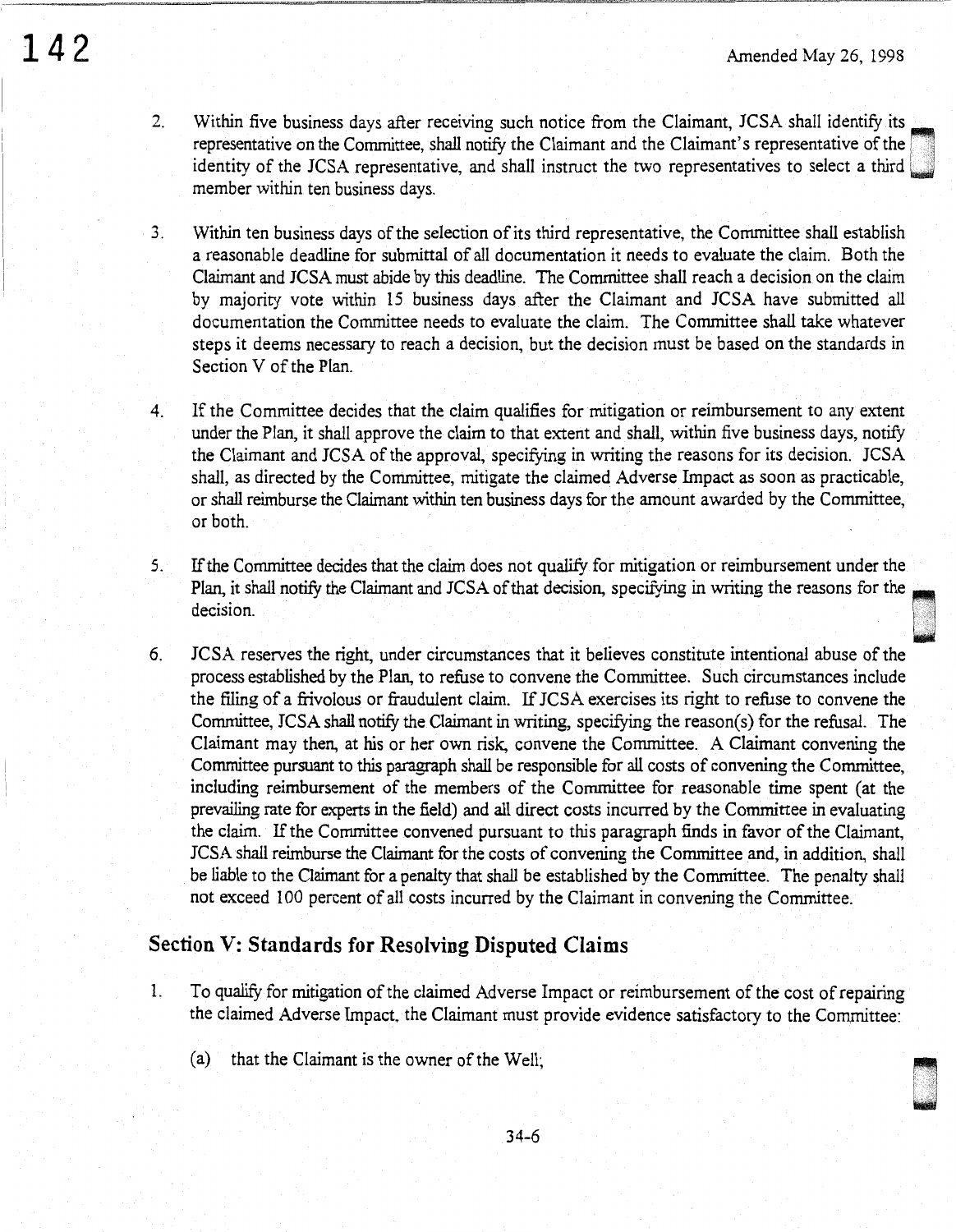- (b) that the Well (i) was legally in existence and lawfully operating as of the Date of the Plan; or, in the case of seasonal or intermittent operation, was lawfully operating within six months before or after the Date of the Plan; or, with respect to agricultural or drought-relief wells, such other date determined by the Committee as necessary to prevent abrogation of documented lawful groundwater rights, and (ii) was lawfully operating as of the date of the making of the claim under the Plan (unless when the claim was made the Well was inoperable as a result of the claimed Adverse Impact); or (iii) the well and withdrawals were permitted or certificated and all conditions in such certificate or permit or otherwise imposed by law to establish groundwater rights have been satisfied before the Date of the Plan;
- (c) that, on the basis of information compiled pursuant to Section I, other information presented by the Claimant or JCSA, and other inquiries the Committee, the Claimant, or JCSA chooses to undertake, the claimed Adverse Impact was more likely than not caused by Withdrawals; and
- ( d) that the costs of repairs undertaken before initiation of the disputed claim resolution procedures described in Section IV of the Plan were necessary and reasonable.

As to Item (c) above, and only as to a claimed Adverse Impact on Historical Yield, there shall be a rebuttable presumption that Withdrawals are more likely than not the cause of the claimed Adverse Impact if the Claimant demonstrates that (i) the well is screened in the Aquia Aquifer Chickahominy-Piney Point Aquifer, Upper, Middle and Lower Potomac Aquifers and (ii) the Well is located in the area of impact for the aquifer(s) in which it is screened.

There shall be a rebuttable presumption that Withdrawals are not the cause of the claimed Adverse Impact on Historical Yield or Historical Beneficial Uses if (i) the Well is not screened in the Chickahominy-Piney Point Aquifer or (ii) the Well is located outside the area of impact for the aquifer(s) in which the Well is screened.

- 2. Costs beyond those necessary to restore Historical Yield and Historical Beneficial Uses shall be at the Claimant's expense.
- 3. Any Claimant who has previously been reimbursed by JCSA for repairs as a result of an earlier negotiation or a claim filed under the Plan will not be reimbursed or compensated for correction of faulty or otherwise incorrect repairs related to the earlier negotiations or claim unless such previous repairs were performed under JCSA's supervision.
- 4. If and to the extent permitted wells owned by third parties and operating under a mitigation plan similar to the Plan are shown to the Committee's satisfaction to have contributed to the Adverse Impact on the Well, JCSA's share of the costs of mitigation or well repair under the Plan shall be allocated in proportion to its share of the damage. Such a determination shall be made by the Committee, but only after the Committee notifies the third-party permittee and provides the permittee an opportunity to participate in the Committee's proceeding.